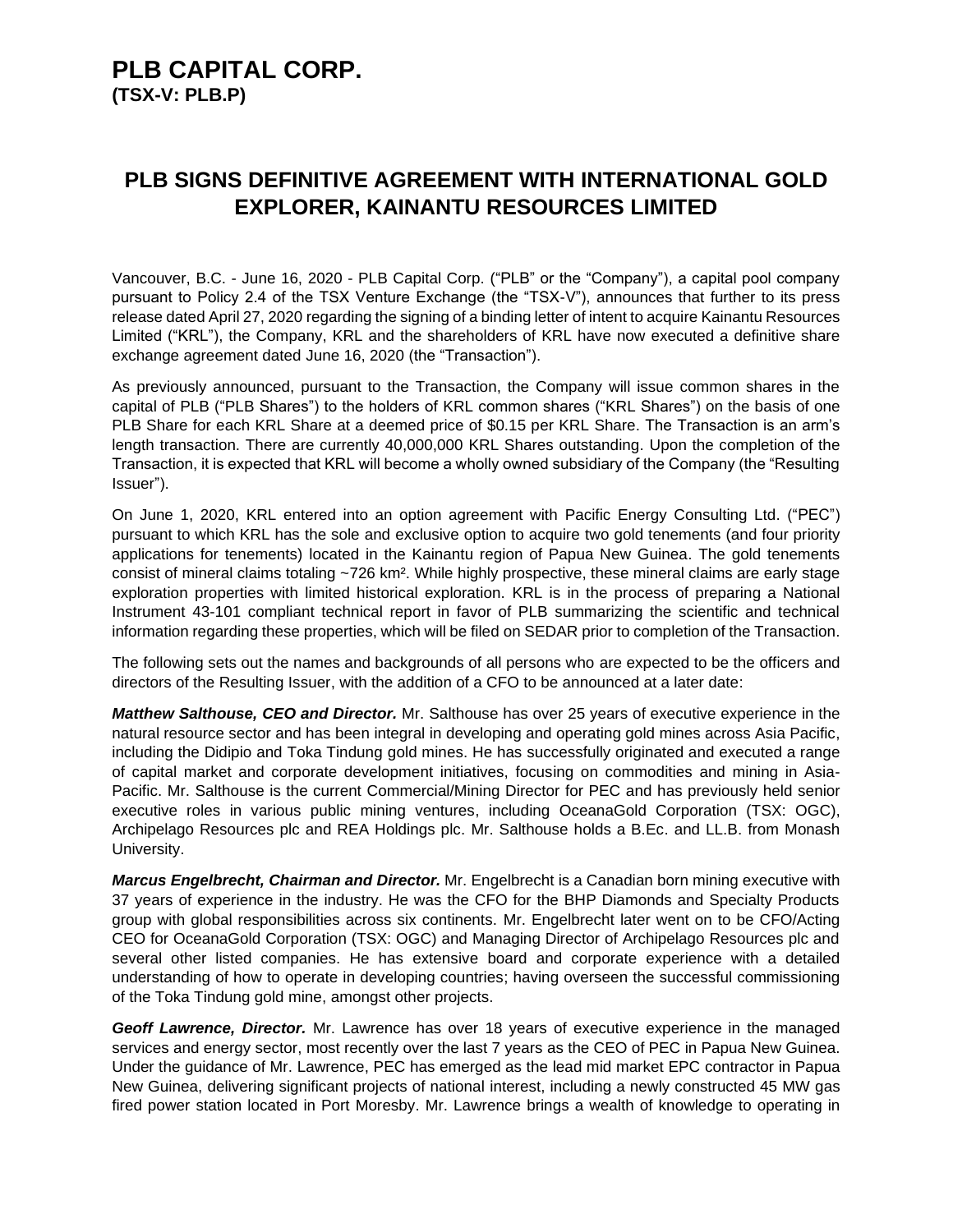## **PLB CAPITAL CORP. (TSX-V: PLB.P)**

Papua New Guinea, the Pacific Islands, and South East Asia, having amassed an extensive list of key government and corporate contacts within those areas.

*David Loretto, Director.* Mr. Loretto is an exploration geologist and entrepreneur, having received a B.Sc (Hons) in Geological Sciences from Queen's University and was an exploration team member on the Brucejack deposit with Pretium Resources Inc. (TSX: PVG). Mr. Loretto currently serves as President and a director for Kingfisher Resources Ltd., as well as a director for Interlapse Technologies Corp. (TSXV: INLA) and PLB Capital Corp. (TSXV: PLB.P).

*Giuseppe (Pino) Perone, Corporate Secretary.* Mr. Perone is a lawyer by background and has extensive corporate experience that stems from practicing as corporate counsel, as well as serving as an executive and director, for various public and private companies in the resource and technology sectors. Mr. Perone currently acts as General Counsel and Corporate Secretary of TAG Oil Ltd. (TSX: TAO), as President, Corporate Secretary and a director of Interlapse Technologies Corp. (TSXV: INLA), as CEO, CFO, Corporate Secretary and a director of PLB Capital Corp. (TSXV: PLB.P) and as a director of McorpCX, Inc. (TSXV: MCX). Mr. Perone holds a B.A. from the University of Victoria and an LL.B. from the University of Alberta and has been a member in good standing of the Law Society of British Columbia since 2006.

The Transaction remains subject to a number of terms and conditions, including, but not limited to, the completion of the Private Placement, as further defined below, and the approval of the TSX-V.

As noted above, it is a condition of the Transaction that KRL complete a private placement prior to or concurrently with the Transaction to raise gross proceeds of not less than \$1,000,000 and up to \$3,000,000 at a price of not less than \$0.15 per common share. The Private Placement may be completed in KRL or the Resulting Issuer or both, as agreed by the parties. KRL intends to use the net proceeds from the Private Placement to fund the Transaction, to develop its business and for working capital and general corporate purposes.

This release does not constitute an offer to sell and is not a solicitation of an offer to buy any securities in the United States. The securities of the Company and KRL have not been and will not be registered under the United States Securities Act of 1933, as amended (the "U.S. Securities Act") or any state securities laws and may not be offered or sold within the United States or to U.S. Persons unless registered under the U.S. Securities Act and applicable state securities laws unless pursuant to an exemption from such registration.

Trading in PLB Shares will remain halted pending the satisfaction of all applicable requirements pursuant to Policy 2.4 of the TSX-V.

#### **For further information, please contact:**

Giuseppe (Pino) Perone CEO PLB Capital Corp. Phone: 604.609.3350 E-Mail: [peronepino@gmail.com](mailto:peronepino@gmail.com)

*Neither the TSX-V nor its Regulation Services Provider (as that term is defined in the policies of the TSX-V) accepts responsibility for the adequacy or accuracy of this release.*

#### *Disclaimer and Forward-Looking Information*

*Statements contained in this release that are not historical facts are forward-looking statements that involve various risks and uncertainty affecting the business of PLB. In making the forward-looking statements, PLB has applied certain assumptions that are based on information available, including PLB's strategic plan for the near and mid-term. There can be no assurance that such information will prove to be accurate, as actual*